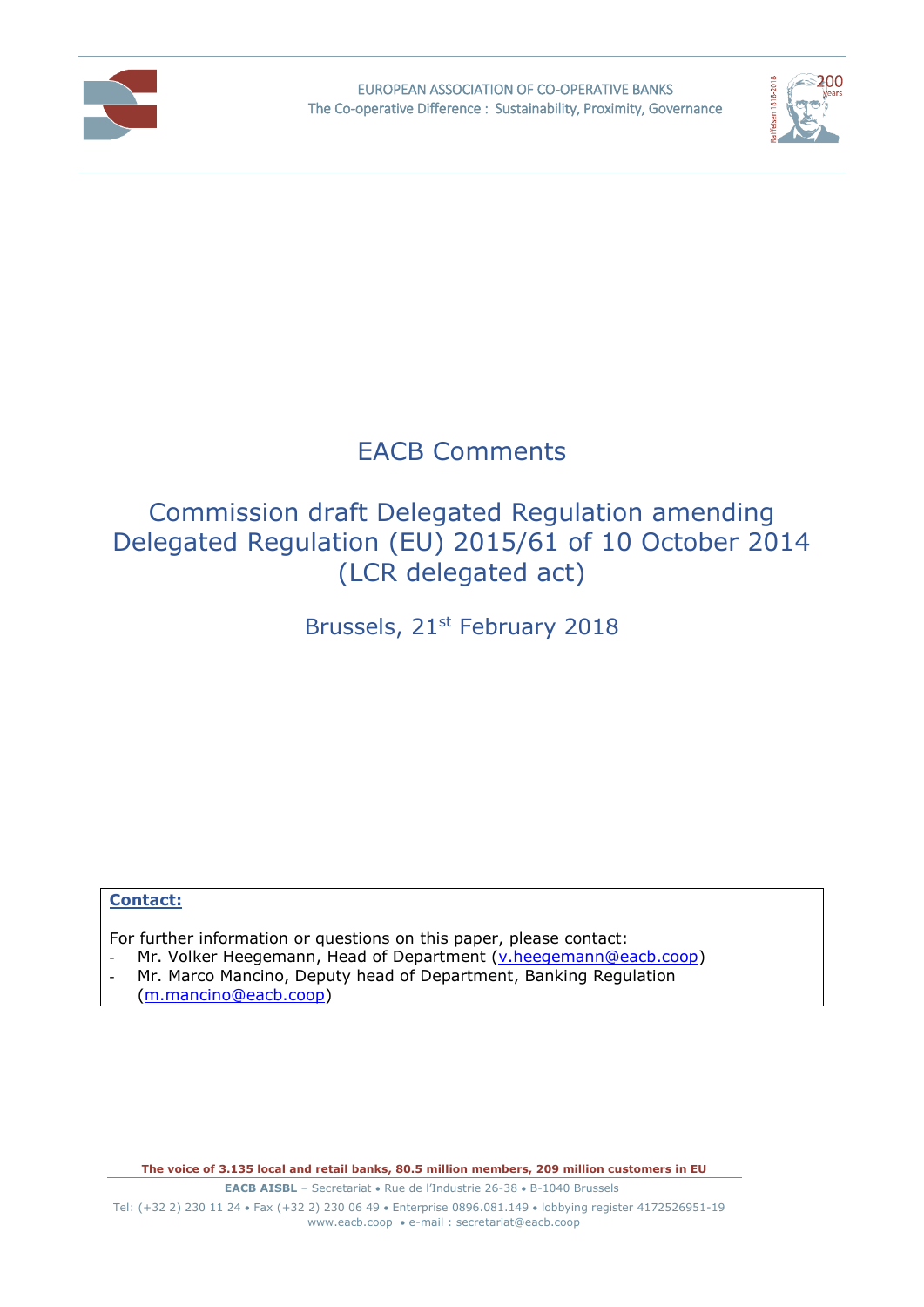



#### **General comments**

The members of the EACB welcome the opportunity to comment on the Commission draft text for the amendment of the Delegated Regulation (EU) 2015/61 of 10 October 2014, i.e. the LCR delegated act.

We truly appreciate that this exercise is done in a transparent manner and that the industry has the opportunity to submit feedback via a fully-fledged consultation.

Overall we see that most of the adjustments are of a targeted nature and aim to address a number of elements that needed alignment with the international standards. However, some of the proposed amendments do not reflect such spirit and introduce questionable novelties while others require clarifications.

In addition we would also call for amending the EBA LCR template only once the new delegated act is in force, and no longer than six months after, to avoid overlaps that may lead to uncertainty and undue reporting burden.

#### **Specific technical aspects**

#### *Art. 3(8) and the use of the concept of connected clients*

In terms of general concepts, we have serious doubts regarding the introduction of a credit risk notion such as the one of "group of connected clients".

We do not believe that 'connected clients' concept, as being currently developed based on credit risk concepts, is relevant for liquidity risk management. This is particularly the case when considering that connected client counterparties, whose financial health may be intrinsically linked owing to economic relationship, may not show the same behaviour regarding their investments (deposits or short-term investments withdrawals). Liquidity needs reliance on its own specific framework.

We believe that the notion of 'connected clients' for the definition of retail deposits in the Corrigendum should be removed.

Furthermore, 'retail deposits' definition in Part VI of the ongoing review of CRR related to Liquidity has also been modified in the same vein in article 411(2). To ensure a consistency of definitions and concepts between regulations, we believe that in ongoing negotiation this this notion should be removed as well.

Finally, the application of group of connected clients to retail and SME deposits seems conceptually far fetching.

#### *Article 11 - Level 2A assets*

The current wording of Article  $11(1)(e)(iii)$  of the Delegated Regulation (EU) n°2015/61 is confusing. Indeed, "*time to maturit*y" suggests that the residual maturity of the security should be less than 10 years, whereas "*at the time of issuance*" refers to the initial maturity.

We believe that this point should be clarified, and we propose to delete the reference to the initial maturity as follows:

"1*. Level 2A assets shall only include assets falling under one or more of the following categories and meeting in each case the eligibility criteria laid down herein: […]*

*(e) corporate debt securities which meet all of the following requirements:*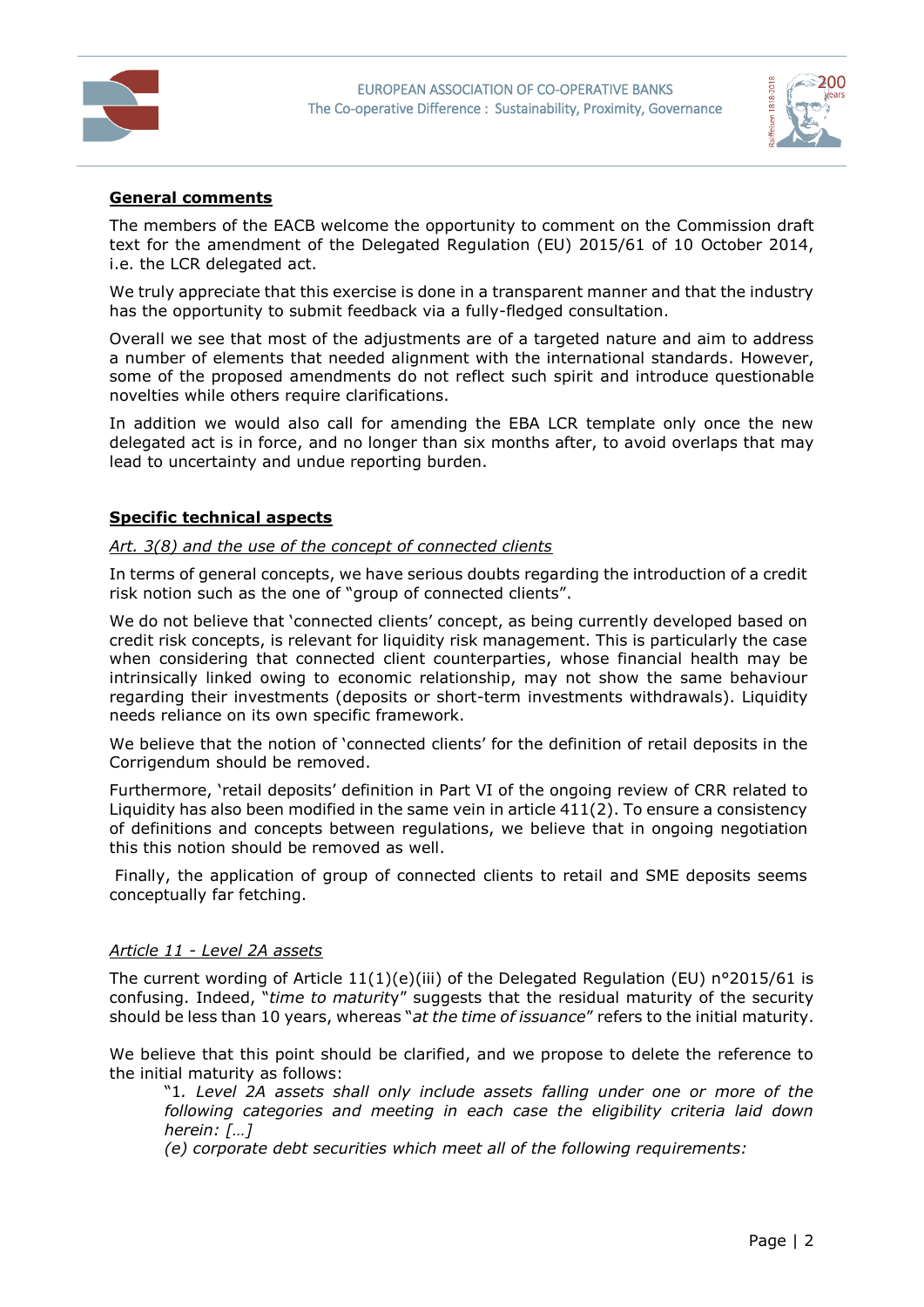



# *[…]*

*(iii) the maximum time to maturity of the securities at the time of issuance is 10 years;"*

## *Art. 15(4) role of the external auditors in CIU calculations*

External auditors already have to validate the calculations regarding the NAV of the funds in the context of the overall balance sheet audit. It is unclear in which other sense the external auditor would have to assess the correctness of the calculations of the management company and in particular in the context of the LCR.

This aspect should be further clarified.

We believe that no additional audit procedure with short and burdensome timelines should be added for the LCR which is by definition a short term ratio.

For the sake of clarity, we propose the following amendment:

"*The correctness of the calculations market value of shares by the depository institution or the CIU management company shall be confirmed by an external auditor.*"

## *Art. 32 repos and reverse repos*

We welcome the amendments to Art. 32 which introduce a symmetric treatment for the cash legs of repos and reverse repos. This element had been left outstanding in the previous version of the LCR delegated act, this alignment is very much appreciated.

#### *Art. 13 STS (simple, transparent and standardised) securitisations as liquid assets*

We appreciate the introduction of STS securitisations as liquid assets. However, we notice that work is needed on the framework for eligibility criteria.

The proposed Delegated Regulation in fact incorporates the requirements for STS securitisations provided under the newly enacted securitisation regulation, which creates a framework defining Simple, Transparent and Standardised securitisations (STS). In such new STS regulation, criteria are established for STS securitisation. However, such regulation does not mention the need for an actual STS label to get eligibility under the LCR ratio.

In the proposed amendment regarding securitisation, existing LCR criteria which are similar to the STS are withdrawn, and instead securitisations have to be STS so that they can qualify as LCR level 2B assets. On the one hand, this direct incorporation by reference is positive, as it favours consistency across regulations (Solvency 2, LCR etc.). On the other hand, as a result of incorporation by reference, new criteria have been added that were not part of the LCR list of criteria until now while not providing any additional benefit for securitisations complying with such more demanding LCR requirements.

Furthermore, as the suggested list of criteria for LCR is broader, a number of transactions currently eligible to the LCR will not qualify any longer under the new regulation. This might have a negative effect on the market (secondary prices might be impacted – at least for the foreseeable future).

We suggest a more balanced approach, which would consist in:

 $\triangleright$  Including securitisations complying with STS requirements into level 2A assets;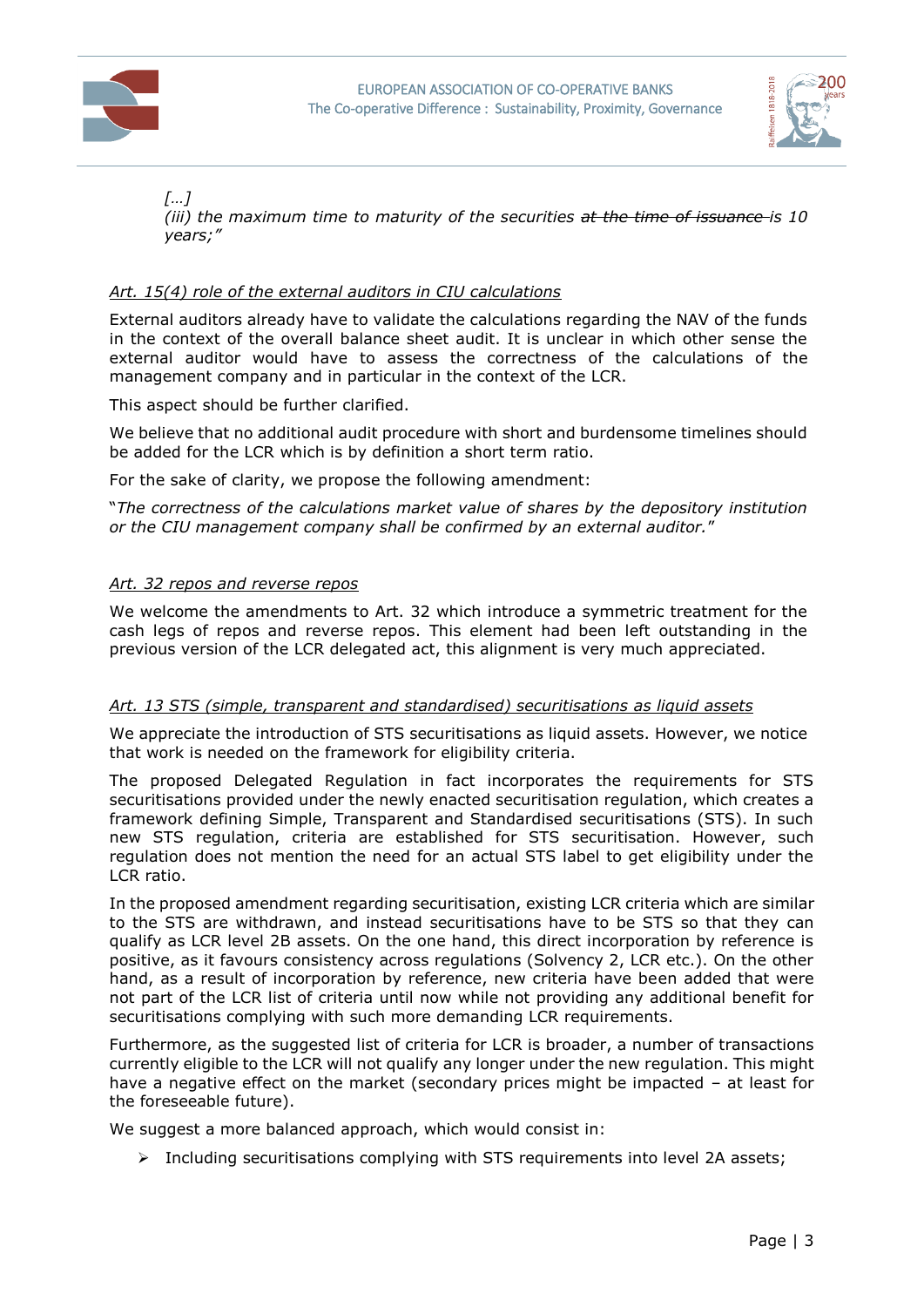



- $\triangleright$  Maintaining the current parameters for level 2B securitisations (with some alignment with the STS criteria);
- $\triangleright$  Including a new asset class within securitisations, namely ABCP issued by programmes fully supported complying with European Money Market Funds requirements.

Several elements make the inclusion of ABCP programme issuances within eligible assets for the LCR very logical:

- 1) It is in line with the draft Commission Delegated Regulation that states pages 4 & 5 that "*the Commission will […] keep the [LCR regulation] up to date in light of market changes and will consider additional assets that may have become sufficiently liquid to merit inclusion in the liquidity buffer of a credit institution […].*"
- 2) It is also consistent and builds a holistic regulatory approach with the Money Market Fund Regulation (Regulation (EU) 2017/1131) which imposes to Money Market Fund to invest only in liquid assets, and includes ABCP programmes issuances within the set of liquid assets. It is well known now by market participants that fully supported ABCP programmes issuances are very close to short term covered bond. Like in covered bonds, investors of ABCP programmes have a dual recourse, and are secured firstly by liquidity lines from sponsoring banks which cover liquidity, credit and operational risks, and secondly by collaterals refinanced by ABCP programmes. These collaterals are securitisation positions funding real economy (predominantly, trade receivables, assets from automotive sector, consumer leases).
- 3) It is also in accordance with targets laid down in recital (10) of Commission LCR Delegated Regulation (EU) n°2015/61 of 10 October 2014 stating that "*a broader range of eligible sub categories of assets would increase diversification within the liquidity buffer and facilitate the financing of the real economy*". Indeed, inclusion of ABCP programmes within eligible subcategories of assets would increase diversification within the liquidity buffer and facilitate the financing of real economy, and would contribute to economic growth as it would send a positive signal to investors in relation to these assets.

All these elements are in line with Capital Markets Union goals promoted by European Commission to facilitate the financing of real economy<sup>1</sup>.

Finally, we consider that at least securitisations currently complying with LCR requirements should benefit from a grandfathering period, and continue to be LCR eligible without complying with new requirements during a transitory phase.

We propose the following amendment to Article 7, paragraph 3 of the draft LCR Delegated Regulation:

"*3. The assets shall not have been issued by the credit institution itself, its parent undertaking, other than a public sector entity that is not a credit institution, its subsidiary or another subsidiary of its parent undertaking or by a securitisation special purpose entity with which the credit institution has close links. For the purpose of this paragraph, ABCP programmes are not considered as* 

<sup>&</sup>lt;sup>1</sup> See also Moody's sector in depth report 'securitisation is a relevant source of funding for the European economy dated September 25, 2017 mentioning page 2: *'In 2016, the last partially supported European ABCP conduit was converted to full support, meaning that European ABCP investors benefit from a Covered Bond like dual recourse. They are primarily exposed to the credit quality of the conduits' key counterparties (i.e. liquidity provider), with an additional claim over the securitised assets.*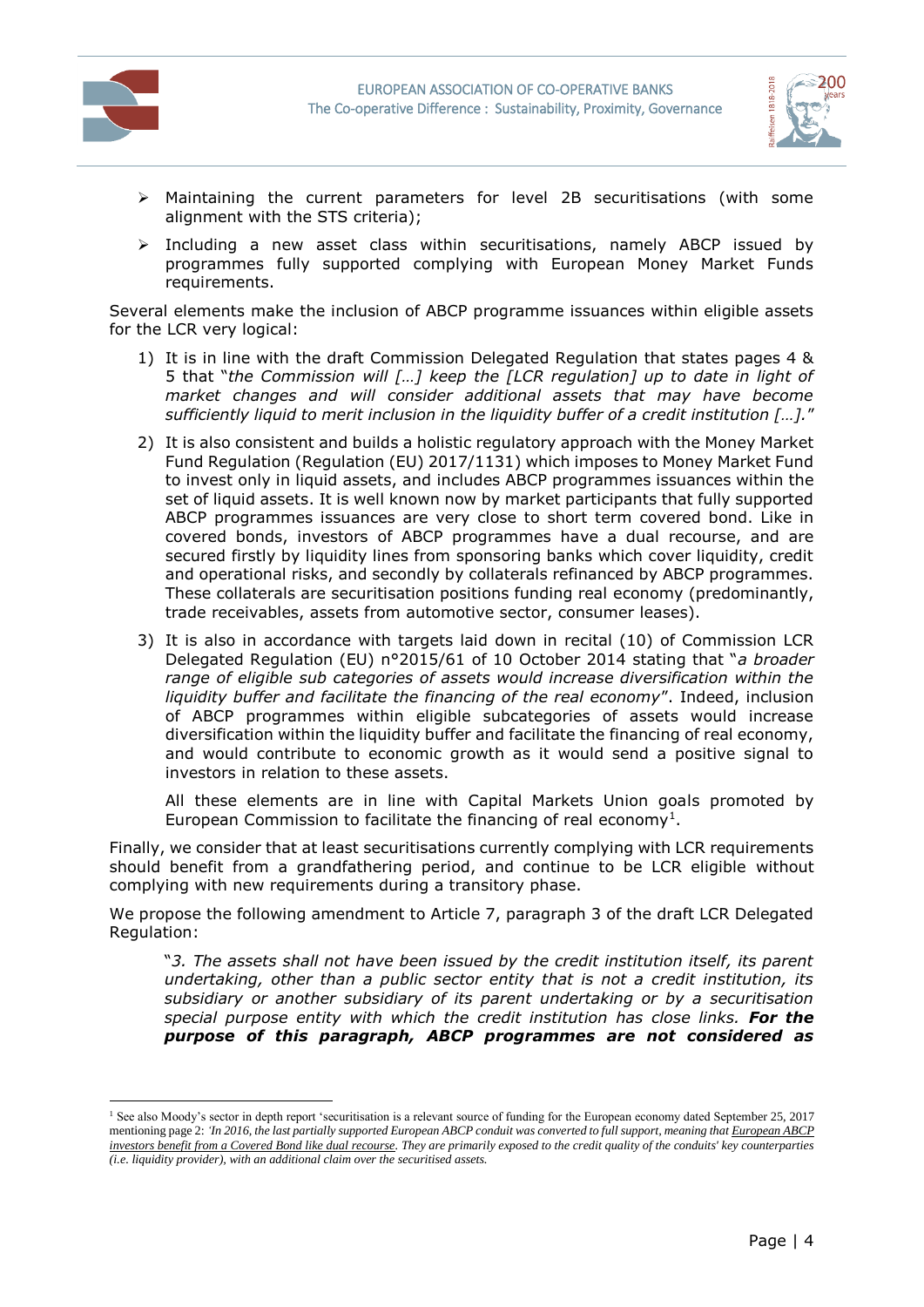



### *securitisation special purpose entity with which the credit institution has close links or as a credit institution or subsidiary of credit institution*;"

We ask for the deletion of Article 13, paragraph 1 of the draft Delegated Regulation:

*"1. Exposures in the form of asset-backed securities referred to in Article 12(1)(a) shall qualify as level 2B securitisations where they satisfy the following conditions:*

*(a) they are permitted to use and are using the designation 'STS', or a designation that refers directly or indirectly to 'STS', in accordance with Regulation (EU) 2017/42 of the European Parliament and of the Council\*;*

*(b) they meet the criteria laid down in paragraphs 2 to 13 of this Article."*

Instead of deletion, we propose the following amendment to Article 13, paragraph 2, points (c), (d), (e), (f), (h), (i) and (j) of the LCR Delegated Regulation n°2015/61:

*"(c) The title to the underlying exposures shall be acquired by the SSPE by means of a true sale or assignment or transfer with the same legal effect in a manner that is enforceable against the seller or any other third party. The transfer of the title to the SSPE shall not be subject to severe clawback provisions in the event of the seller's insolvency.*

*(d) For the purpose of paragraph (c), any of the following shall constitute severe clawback provisions:* 

*(i) provisions which allow the liquidator of the seller to invalidate the sale of the underlying exposures solely on the basis that it was concluded within a certain period before the declaration of the seller's insolvency;* 

*(ii) provisions where the SSPE can only prevent the invalidation referred to in point (i) if it can prove that it was not aware of the insolvency of the seller at the time of sale.*

*For the purpose of paragraph (c), clawback provisions in national insolvency laws that allow the liquidator or a court to invalidate the sale of underlying exposures in the case of fraudulent transfers, unfair prejudice to creditors or transfers intended to improperly favour particular creditors over others shall not constitute severe clawback provisions.* 

*Where the seller is not the original lender, the true sale or assignment or transfer with the same legal effect of the underlying exposures to that seller, whether that true sale or assignment or transfer with the same legal effect is direct or through one or more intermediate steps, shall meet the requirements set out in paragraphs (c) and (d).* 

*(e) The transaction documentation shall clearly specify the processes and responsibilities necessary to ensure that a default by or an insolvency of the servicer does not result in a termination of servicing, such as a contractual provision which enables the replacement of the servicer in such cases.*

*(f) The transaction documentation shall clearly specify provisions that ensure the replacement of derivative counterparties, liquidity providers*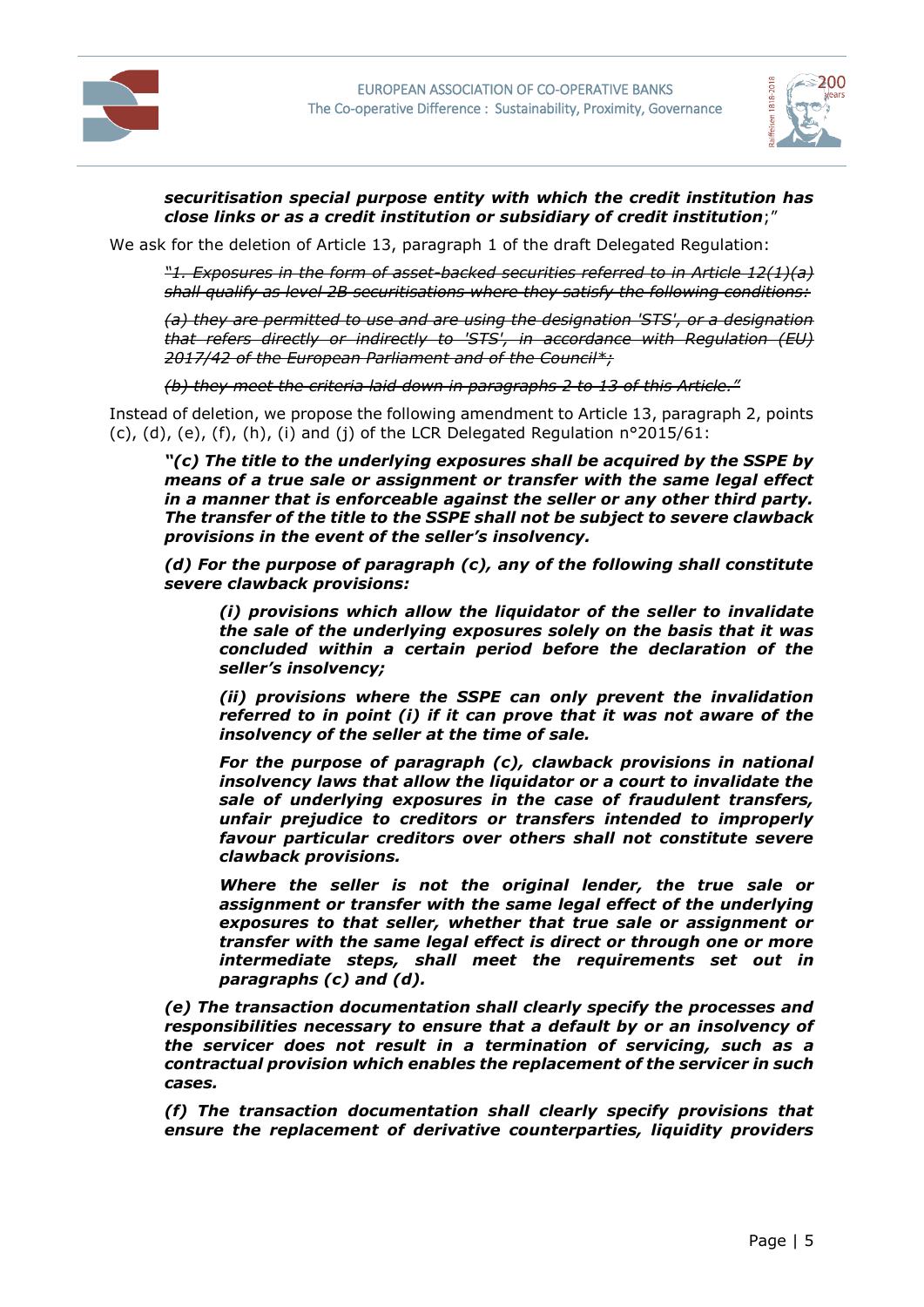



*and the account bank in the case of their default, insolvency, and other specified events, where applicable.*

*[…]*

*(h) The exposures underlying the securitisation position shall not include any securitisation position.*

*(i) The underlying exposures shall not include transferable securities, as defined in point (44) of Article 4(1) of Directive 2014/65/EU, other than corporate bonds that are not listed on a trading venue.*

*(j) The underlying exposures shall be transferred to the SSPE after selection without undue delay and shall not include, at the time of selection, exposures in default within the meaning of Article 178(1) of Regulation (EU) No 575/2013 or exposures to a credit-impaired debtor or guarantor, who, to the best of the originator's or original lender's knowledge:*

*(i) has been declared insolvent or had a court grant his creditors a final non-appealable right of enforcement or material damages as a result of a missed payment within three years prior to the date of origination or has undergone a debt- restructuring process with regard to his non-performing exposures within three years prior to the date of transfer or assignment of the underlying exposures to the SSPE, except if:*

*- a restructured underlying exposure has not presented new arrears since the date of the restructuring, which must have taken place at least one year prior to the date of transfer or assignment of the underlying exposures to the SSPE; and*

*- the information provided by the originator, sponsor and SSPE in accordance with points transparency requirements of Regulation (EU) No 2017/2402 explicitly sets out the proportion of restructured underlying exposures, the time and details of the restructuring as well as their performance since the date of the restructuring;*

*(ii) was, at the time of origination, where applicable, on a public credit registry of persons with adverse credit history or, where there is no such public credit registry, another credit registry that is available to the originator or original lender; or*

*(iii) has a credit assessment or a credit score indicating that the risk of contractually agreed payments not being made is significantly higher than for comparable exposures held by the originator which are not securitised."*

In Article 13, paragraph 2, we support the deletion of point (k).

In Article 13, paragraph 2, point (g) of the draft Delegated Regulation, we believe that the following amendment should be introduced:

*"(g) the securitisation position is backed by a pool of underlying exposures and those underlying exposures either all belong to only one of the following subcategories or else they consist of a combination of residential loans referred to in point (i) and residential loans referred to in point*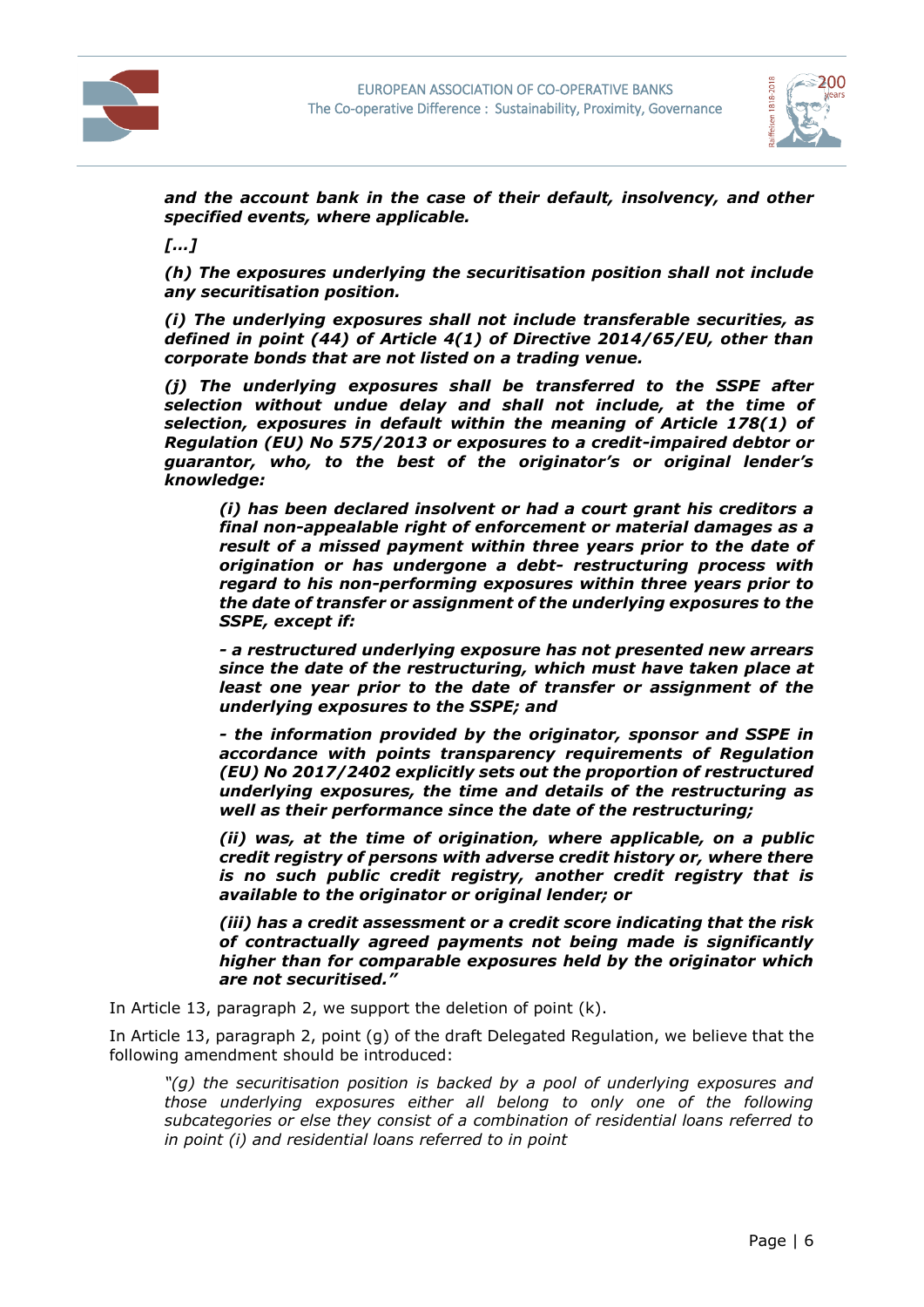



## *[…]*

*(vi) an ABCP issued by an ABCP programme which: (i) is fully supported by a regulated credit institution that covers all liquidity, credit and material dilution risks, as well as ongoing transaction costs and ongoing programme-wide costs related to the ABCP, if necessary to guarantee the investor the full payment of any amount under the ABCP; (ii) is not a resecuritisation and the exposures underlying the securitisation at the level of each ABCP transaction do not include any securitisation position; (iii) does not include a synthetic securitisation as defined in point (11) of Article 242 of Regulation (EU) No 575/2013. Requirements set out in paragraph 2, points (c) to (f) and (h) to (j) and in paragraph (3) to (6) apply securitisation positions underlying the ABCP programme;"*

Next to the deletion of paragraphs 7 to 9 of Article 13 of the Delegated Regulation n°2015/61, we ask for the following amendments to paragraphs 3 to 6:

*"(3) The repayment of the holders of the securitisation positions shall not have been structured to depend predominantly on the sale of assets securing the underlying exposures. This shall not prevent such assets from being subsequently rolled-over or refinanced.*

*The repayment of the holders of the securitisation positions whose underlying exposures are secured by assets the value of which is guaranteed or fully mitigated by a repurchase obligation by the seller of the assets securing the underlying exposures or by another third party shall not be considered to depend on the sale of assets securing those underlying exposures.*

*(4) (a) Where an enforcement or an acceleration notice has been delivered:*

*(i) no amount of cash shall be trapped in the SSPE beyond what is necessary to ensure the operational functioning of the SSPE or the orderly repayment of investors in accordance with the contractual terms of the securitisation, unless exceptional circumstances require that an amount be trapped to be used, in the best interests of investors, for expenses in order to avoid the deterioration in the credit quality of the underlying exposures;*

*(ii) principal receipts from the underlying exposures shall be passed to investors via sequential amortisation of the securitisation positions, as determined by the seniority of the securitisation position;*

*(iii) repayment of the securitisation positions shall not be reversed with regard to their seniority; and*

*(iv) no provisions shall require automatic liquidation of the underlying exposures at market value.*

*(b) Transactions which feature non-sequential priority of payments shall include triggers relating to the performance of the underlying exposures resulting in the priority of payments reverting to sequential payments in order of seniority. Such performance-related triggers shall include at least the deterioration in the credit quality of the underlying exposures below a predetermined threshold.*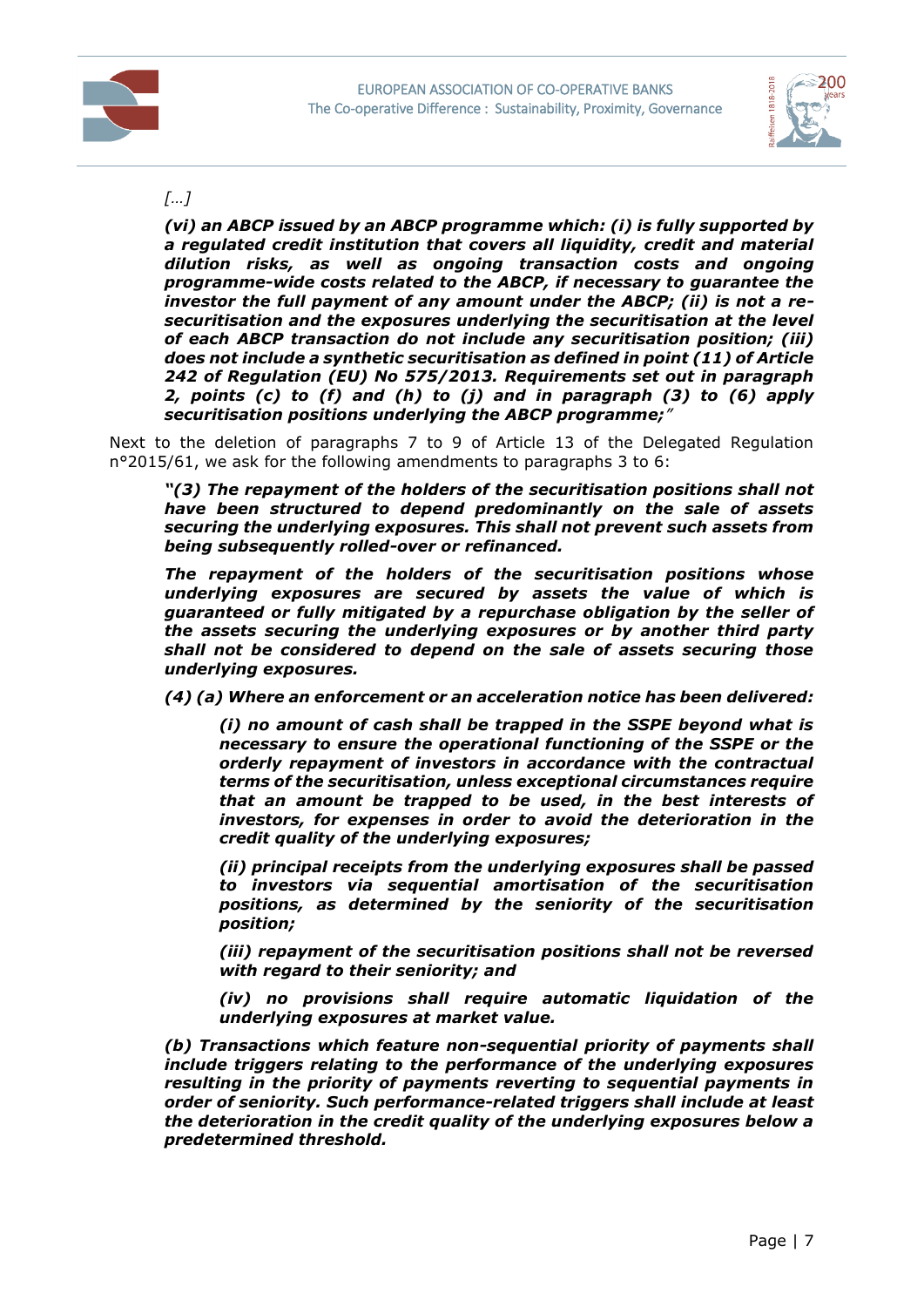



*(c) The transaction documentation shall include appropriate early amortisation provisions or triggers for termination of the revolving period where the securitisation is a revolving securitisation, including at least the following:*

*(i) a deterioration in the credit quality of the underlying exposures to or below a predetermined threshold;*

*(ii) the occurrence of an insolvency-related event with regard to the originator or the servicer;*

*(iii) the value of the underlying exposures held by the SSPE falls below a predetermined threshold (early amortisation event); and*

*(iv) a failure to generate sufficient new underlying exposures that meet the predetermined credit quality (trigger for termination of the revolving period).*

*(5) The debtors shall, at the time of transfer of the exposures, have made at least one payment, except in the case of revolving securitisations backed by exposures payable in a single instalment or having a maturity of less than one year, including without limitation monthly payments on revolving credits.*

*(6) In the case of securitisations where the underlying exposures are residential loans, the pool of loans shall not include any loan that was marketed and underwritten on the premise that the loan applicant or, where applicable, intermediaries were made aware that the information provided might not be verified by the lender."*

We also suggest the introduction of the following paragraph 13b:

*"13b. Exposures in the form of asset-backed securities referred to in Article 12(1)(a) shall qualify as level 2A securitisations where they satisfy the following conditions:* 

*(a) they are permitted to use and are using the designation 'STS', or a designation that refers directly or indirectly to 'STS', in accordance with Regulation (EU) 2017/42 of the European Parliament and of the Council\*;* 

*(b) they meet the criteria laid down in paragraphs 2 to 13 of this Article."*

In Article 13, paragraph 14 the following amendment should be made:

*"(14) The market value of level 2B securitisations shall be subject to the following minimum haircuts:*

*(a) 25 % for securitisations backed by the subcategories of assets referred to in points (g)(i), (ii), and (iv) and (vi) of paragraph 2;* 

*(b) 35 % for securitisations backed by the subcategories of assets referred to in points (g)(iii) and (v) of paragraph 2."*

Moreover, we recommend the introduction of a paragraph 14a in Article 13:

*"(14a) The market value of level 2A securitisations shall be subject a 15% minimum haircut."*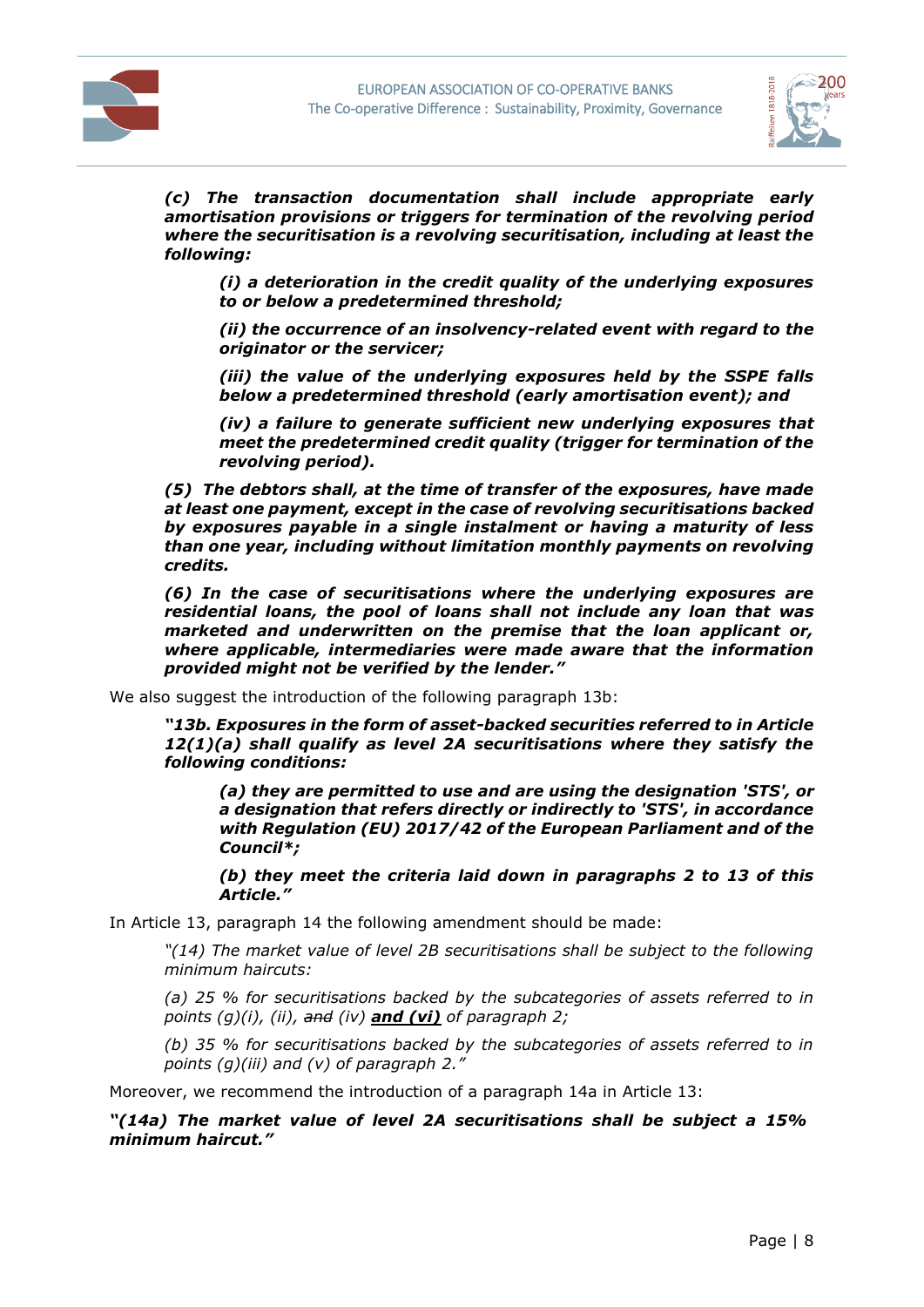



#### *Art. 16 Deposits and other funding in cooperative networks and institutional protection schemes*

We believe that the amendment introduced in Art. 16 clarifies appropriately what was previously cross referenced with Art. 27, i.e. that deposits considered as liquid by the local banks of the cooperative group/network cannot be considered as operational and thus stable by the central body and vice versa.

In this context, we draw attention to the fact that the EBA LCR template shall be amended on the basis of the revised wording of Art. 16(1). It must be borne in mind how the (liability-sided) liquidity reserve shall be disclosed in the future (e.g. among 'nonoperational deposits').

## *Art. 17 Composition of the liquidity buffer by asset level*

We welcome the introduction of the new paragraph 4. Nevertheless, there is no reason to restrict the waiver-option on Member States where systemic risks affecting the banking sector are materialising. Some of the sovereign and central bank programs for the middle asset class would also be responsible for negative LCR effects once coming to an end. Art. 17 (4) lit. b should be deleted.

## *Article 23*

In our view, outflows on items listed in Article 23, other than Trade Finance, are already taken into account via Article 31 (notably with the introduction of Art. 31A(2) of the corrigendum) and for some items via the inflow reduction on monies due from nonfinancial customers (Art. 32(3)(a)):

- $\checkmark$  Outflows on undrawn loans and advances to wholesale counterparties (art.23(b)), and on mortgage loans that have been agreed but not yet drawn down;  $(23(c))$ .
- $\checkmark$  credit cards (art.23(d)) and overdrafts (art.23(e)); planned derivatives payables ( art 23(g))

Regarding uncommitted funding facilities (Art.23(a)), we believe that no outflow should be taken for the LCR calculation. Indeed, they represent revocable commitments that the institution can (by definition) terminate at anytime. This is confirmed by the fact that those elements are neither recorded in accountancy, nor taken into account for the calculation of Risk weighted assets in Solvency.

## *Article 28(7)*

Article 30(5) provides that "*If the credit institution holds a short position (1) that is covered by an unsecured security borrowing, the credit institution shall add an additional outflow corresponding to 100% of the market value of the securities or other assets sold short unless the terms upon which the credit institution has borrowed them require their return only after 30 calendar days (2)*".

 $\checkmark$  Unlike the current LCR delegated act, where it was clearly stated that short positions concerned by this paragraph were to be deliverd within 30 days, the delivery date of these operations is not specified in the corrigendum, leading us to believe that this article applies to all the short positions covered by an unsecured